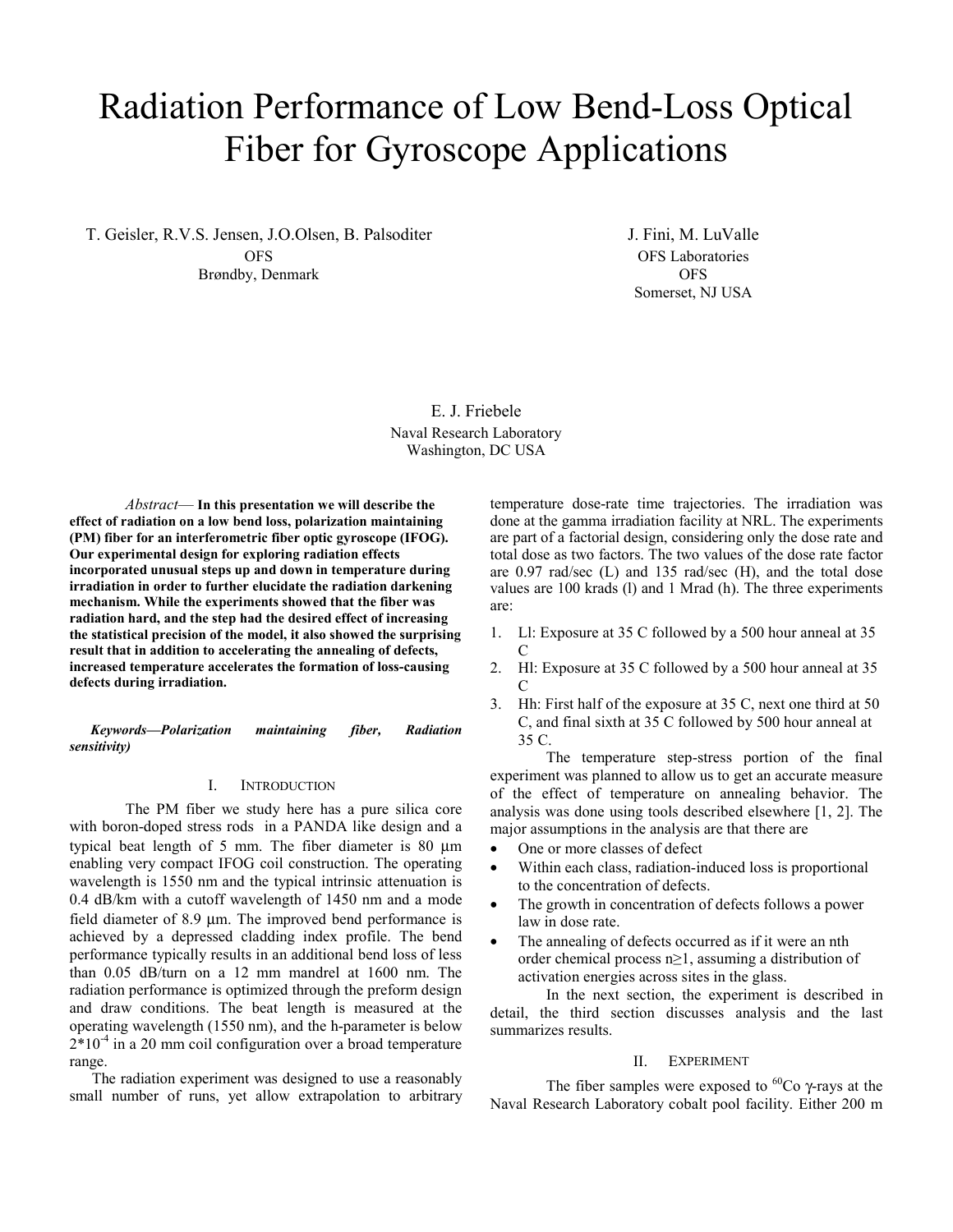(Hh, Hl) or 400 m (Ll) of fiber was wound on a paper form 2" in diameter which was placed inside a double-wall stainless steel sample can. The fiber leads were run though a small hole in the sample can lid. The hole was sealed with silicone, and the fibers were fusion-spliced to a duplex fiber cable that ran from the source up to the test set. The light source was an Agilent 83437A broadband source with 4 EELEDs centered at 1310, 1430, 1550, and 1650 nm. An Ando 6317A OSA acquired spectral data from 1250 to 1750 nm. Since data were to be acquired simultaneously from all 3 fibers, a JDSU 2 x 24 SB series fiber optic switch was used to interrogate each fiber in turn. As part of each measurement sequence, a source reference spectrum was obtained using a loop-back channel. Normalizing each fiber spectrum by the loop-back reference eliminated any influence of light source fluctuations. The data rate at the beginning of the exposure and the end of exposure and beginning of the recovery periods was the maximum possible, ~7 s per point, but the rate was slowed to as much as 15-30 min during recovery. A LabView program controlled the switches and the temperature of the coil in the sample can via a thermocouple and heater and acquired spectra from the OSA. The induced absorption as a function of wavelength and time (or dose) was calculated by subtracting a spectrum taken prior to exposure from the spectra during exposure or recovery.

The growth of the radiation-induced loss was measured during the exposure period, and then recovery was measured for  $\sim$ 2.5 x 10<sup> $\delta$ </sup> s. Approximately one day after the end of the exposure, the fiber coil was removed from the sample can and placed in an oven at 35 C where it remained for the remainder of the recovery period. This procedure, which lasted  $\sim$ 10 min during which the fiber returned to room temperature and no data were taken, required re-splicing the fiber leads. Although re-splicing caused an offset in the induced loss, it could be subtracted out, resulting in smooth data over the full  $\sim$ 25 day recovery period.

## III. ANALYSIS

The software used in the analysis was originally developed for general analysis for accelerated testing [1] and then specialized to the analysis of radiation damage in optical fibers [2]. Further modification has been undertaken for the experiments reported here. The main purpose of the software was to allow engineers to fit models based on the differential equations used in chemical kinetics as a way of approximating observed degradation and failure processes. One of the main ways to achieve this is to divide a period of constant stress into evenly spaced epochs, so that the integrations are easily and quickly performed. Concentrations of defects of different classes and sub classes (for example different activation energies for annealing) are kept track of, then summed to come up with total darkening, adapted to each wavelength.

Data are fit simultaneously to all experiments at multiple wavelengths, so the model parameters are self consistent across multiple views of the data. Departures of the model from the data show potential departures of the model from reality. One detail not included in the analysis here is the problem of transients and uncertainty about time over which the environment is changing. Typically, when the environment is changed during an experiment it occurs between measurements. The exact time is often not recorded, and usually it is estimated to optimize fits. This has not been done yet here, instead assuming for example that the irradiation stopped precisely at the last measured time during irradiation, and that the temperature rise started precisely on a given time measurement. Based on the data acquisition rate, this could introduce an error of up to  $\sim$ 8 s.

The original intent of the step-stress in temperature during the middle of the high dose rate, high dose radiation exposure shown in Figure 1 was to allow estimation of the effect of temperature on annealing rate. Otherwise, the experiment followed the pattern we used before [2] in studying dose rate and annealing effects. In particular we examined practically-achievable variations in dose rate and total dose given the time we had for the experiment, and chose the two experiments at high dose rate to examine high dose and low dose effects, then examined only the low total dose at the low dose rate due to practical issues of finishing the experiment in reasonable time.

What we did expect was that the temperature step would result in an easy to distinguish drop and further rise at lower rate during the temperature step when displayed in log time, as simulations showed. In fact the drop is nearly invisible, and it is not clear that the subsequent rise is any slower. The simplest adjustment (in order to be consistent with the model of glass defects obeying kinetic laws) that we could make in order to account for the data was to assume that higher temperature accelerated the growth in defects.

In order to fit the times when the temperature was changing (during the steps), the temperature change was discretized into 21 steps, including beginning and ending temperature. For the  $1<sup>st</sup>$  order model, 21 discrete rate matrices were calculated, and the one with temperature closest to that observed for the time step was used to modify the defect concentrations. Figure 1 below shows why, particularly for the drop in temperature from 50 C back to 35 C taking more than  $\frac{1}{2}$  hour, it was necessary to do a good approximation of the ramping in temperature. It also shows that the temperature was nearly stabilized at the end of irradiation. The anneal was divided into 3 time periods:  $1<sup>st</sup>$  half hour, next 9.5 hours, and the remainder, and each time period was represented by 200 points in order to catch the early changes during anneal.

Figure 2 below shows the  $1<sup>st</sup>$  order kinetic fits, without any temperature dependence included. Even though fits on the the linear time plots look fairly good, it is clear from the log time plots that there is significant departure of the model from the data. However, the data does show one characteristic that is important. The peak loss is highest at short wavelengths, but the persistent tail from anneal is highest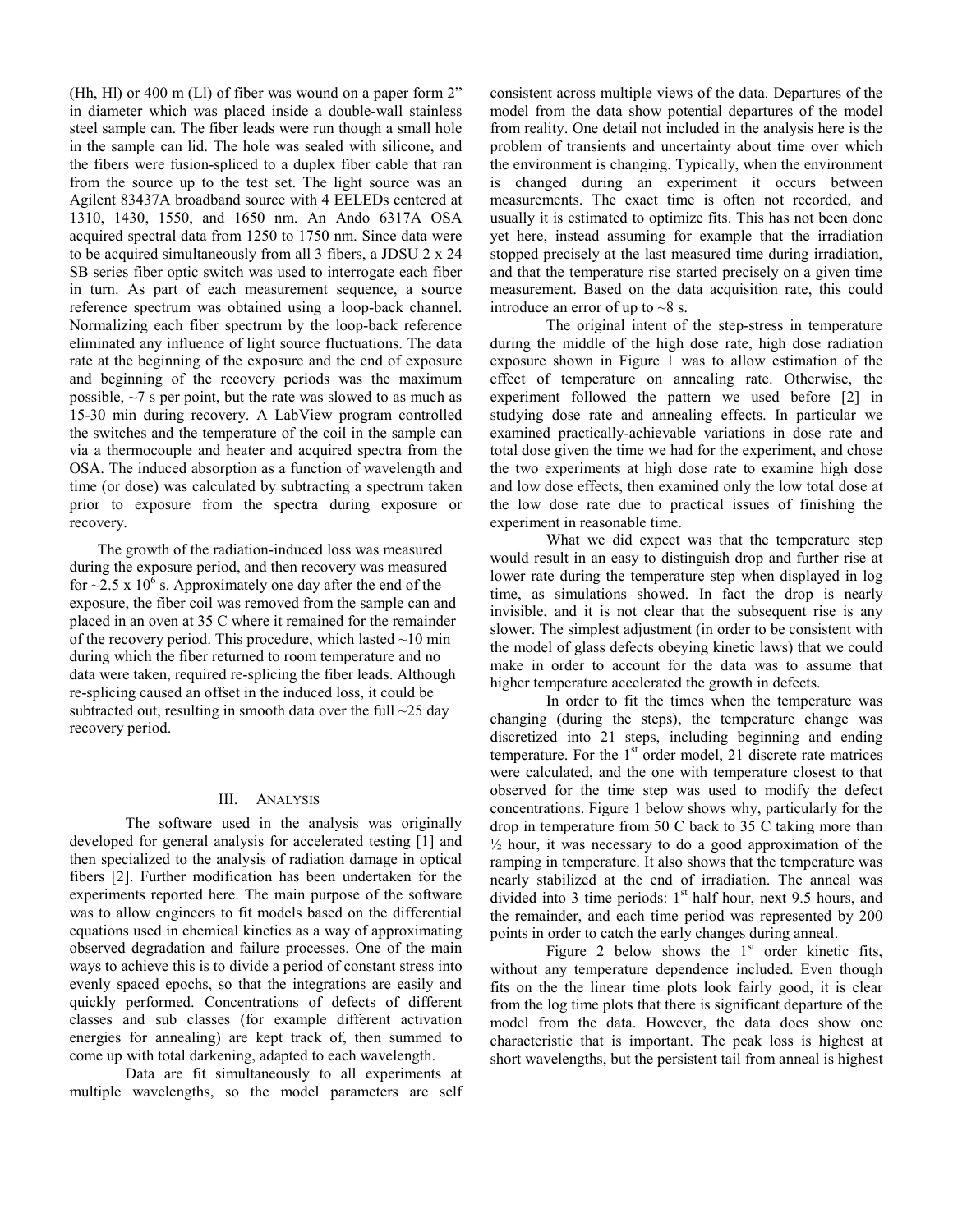at long wavelengths. This is only possible if there are two (or more) classes of defects, one showing up more at short wavelengths and one showing up more at long wavelengths.

Figure 3 shows the  $1<sup>st</sup>$  order fit with a temperature dependence. Visually we can see the fit lines do better at lining up with the center of the data, and an F test of the residual with 3 and 678 degrees of freedom gives a value of well over 1000, indicating a clearly better fit (P=0).

Figure 4 shows the nth order fits (n allowed to vary from 1 up, with a temperature dependence built in). Here because of the nonlinear nature of the anneal, every temperature fluctuation during the ramp influenced the anneal rate. However beyond that, the nth order anneal (when n was not allowed to collapse to 1) shows clear departure from the observed behavior.

Using the first order model, extrapolations were calculated assuming 20 mm of aluminum shielding for the gyro [4], over a 20 year geosynchronous orbit. We assumed 3 major solar flares per decade distributed randomly across the 20 years, with random durations and with a maximum dose rate of 1 rad/sec at the fiber. The total accumulated dose from the solar flares was designed to be 60 krad, which is approximately 50% more than assumed will occur [4].

The resultant prediction is shown below in Figure 5. We see that the maximum radiation-induced loss at 1550 nm is just over 1 dB/km immediately after the large flare about quarter way through the two decade time span. The baseline incremental loss rises approximately 0.2 dB/km throughout the life of the fiber, due to the unannealed tail from each flare.

Figure 1



Fig. 1. Figure 1 above shows the temperature and radiation dose rate trajectories for the high dose rate-high total dose experiment. The red line shows the end of radiation in both the temperature and dose rate plot.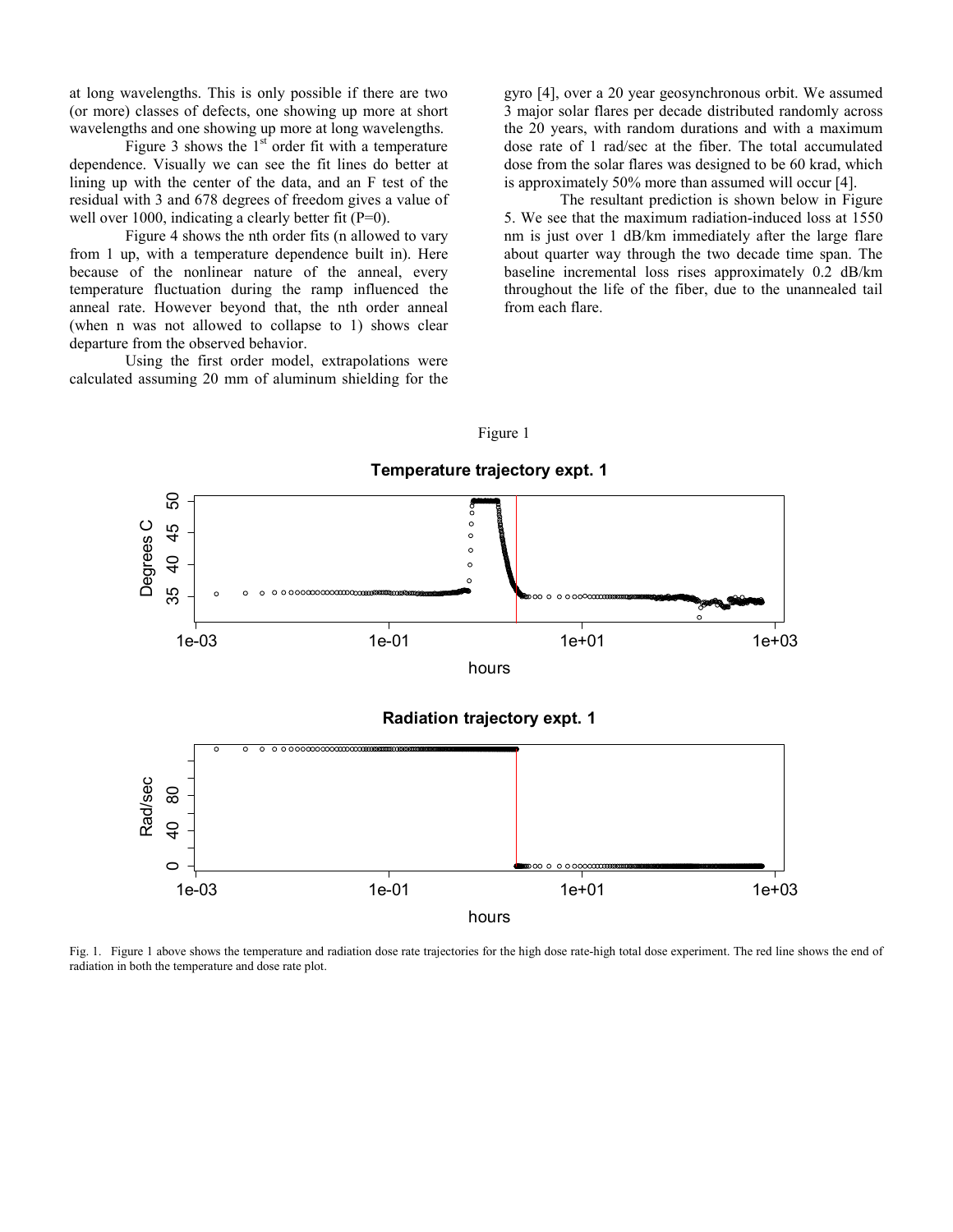

Fig. 2. Top plots show radiation-induced loss vs. time plotted on a linear scale; bottom plots show log time. Each column is a different wavelength. Symbols are data, fits are lines. To allow the fits to be seen, red lines are used with black symbols, black lines with red symbols, and blue lines with green symbols. Black symbols are data from the Hh experiment, red symbols are data from the Hl experiment and green symbols are data from the Ll experiment.

Figure  $31<sup>st</sup>$  order fits, includes temperature dependence



Fig. 3. As in figure 2, Symbols are data, fits are lines. To allow the fits to be seen, red lines are used with black symbols, black lines with red symbols, and blue lines with green symbols. Black symbols are data from the Hh experiment, red symbols are data from the Hl experiment and green symbols are data from the Ll experiment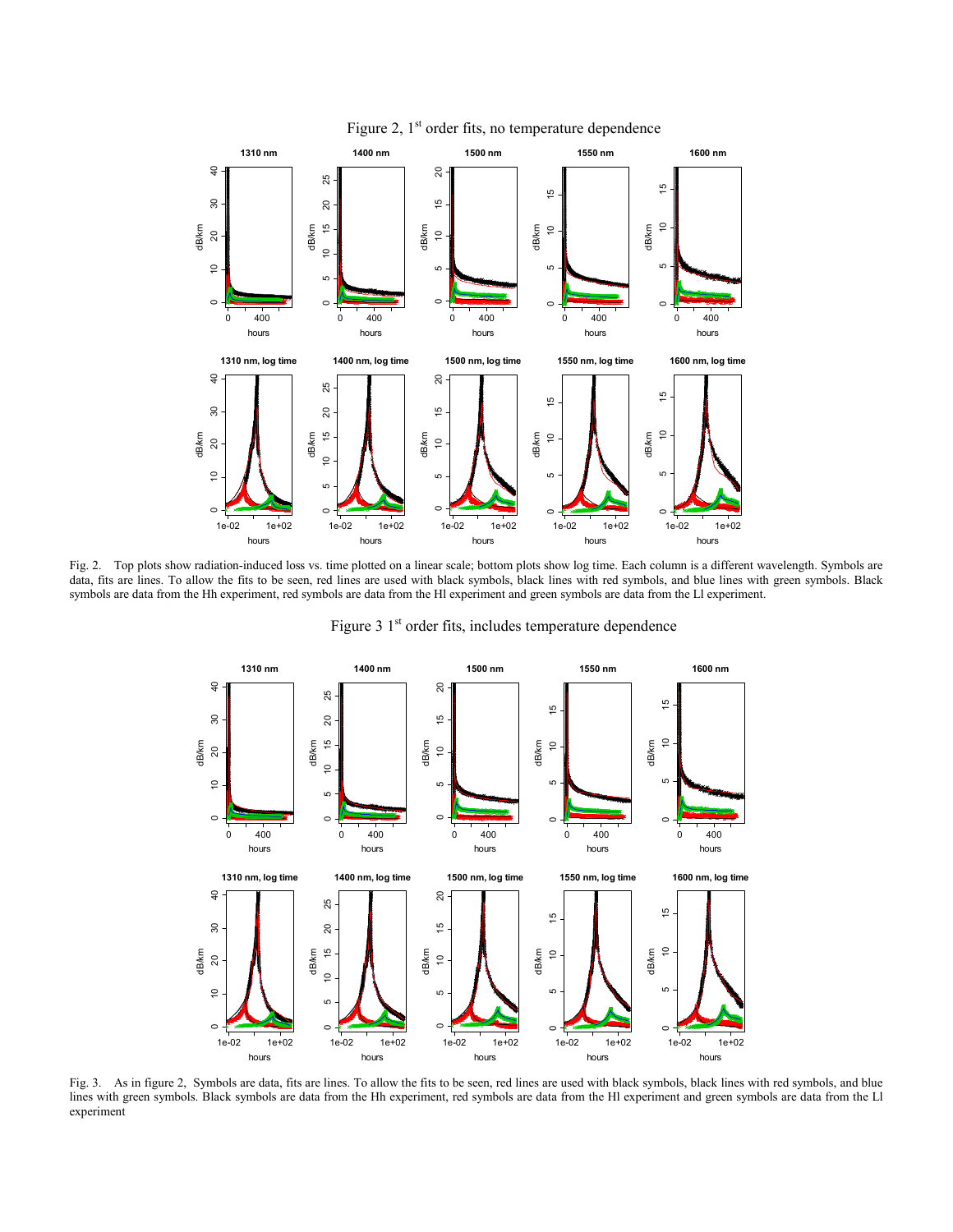

#### Figure 4 nth order fits, includes temperature dependence

Fig. 4. As in figure 2, Symbols are data, fits are lines. To allow the fits to be seen, red lines are used with black symbols, black lines with red symbols, and blue lines with green symbols. Black symbols are data from the Hh experiment, red symbols are data from the Hl experiment and green symbols are data from the Ll experiment



Fig. 5. Radiation-induced incremental loss vs. time on orbit. Flares were simulated assuming 4 major flares per decade over two decades with a total exposure of 60 Krad (50% more than assumed from standard exposure with 20 mm of Al shielding in a Geosynchronous orbit[4]). Flare timing was chosen from order statistics of a uniform random variable, flare spacing from an independent sample of differences between order statistics of a uniform random variable so total dose added to 60 Krad.

## IV. RESULTS

Our main results to date are:

- 1. The fiber is quite radiation-hard,
- 2. There are clearly two classes of defects,
	- a. One with a greater effect at shorter wavelengths and having less persistence
	- b. A second affecting the longer wavelengths and lasting longer.
- 3. The generation rate of radiation-induced defects, in addition to depending on dose rate, also depends on temperature. This dependence operates in a way to work against the annealing process, i.e. the higher the temperature, the higher the growth rate.

The last result is quite significant. This complexity in temperature irradiation combination has been observed [5] elsewhere, but this is in significantly lower temperature conditions. Most models of radiation darkening assume thermal annealing which is independent of the growth